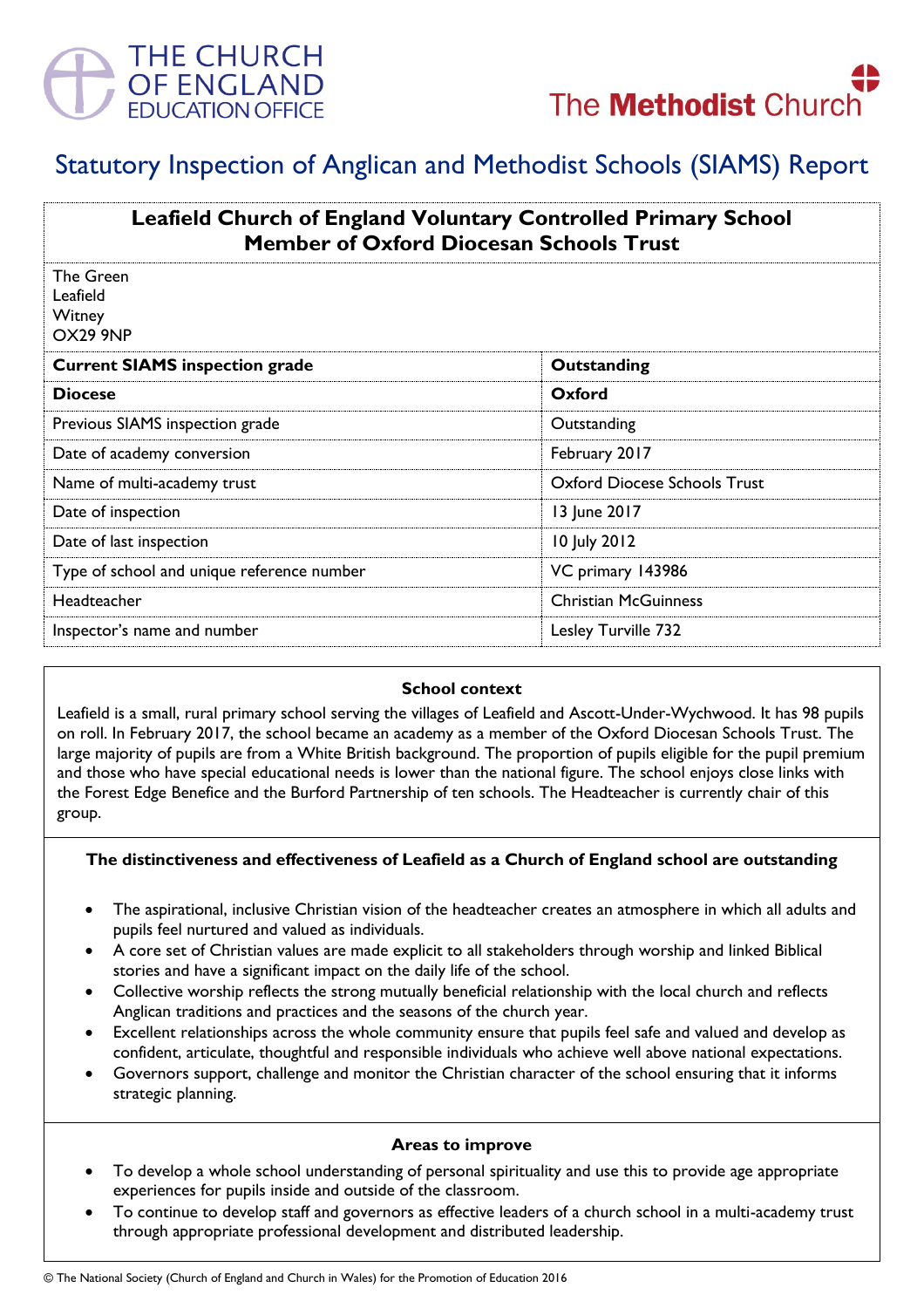## **The school, through its distinctive Christian character, is outstanding at meeting the needs of all learners**

Leafield Primary school provides a truly caring Christian learning environment where pupils flourish, make good progress and grow in confidence. This is because the headteacher has created an ethos where adults in the school and community also feel supported and valued as individuals. Thus, relationships across the school are excellent. Everyone articulates the importance of the core Christian values of honesty, hope, love, courage, respect and responsibility and how these shape the daily life of the school. Pupils talk about how values show them how to behave and enjoy their efforts being recognised through the 'Smile' awards and the 'Governors Cup'. These values also shape the curriculum which shows how embedded they have become since they were selected. Pupils are encouraged to show 'courage' in their learning using a 'can do' approach when they 'go into the learning pit' or explore the outside environment in forest schools. Some staff model honesty and courage by deliberately making mistakes and talking about how they can overcome them. All of this ensures that pupils feel safe and valued and develop as confident, articulate, thoughtful and responsible individuals who achieve well above national expectations. Furthermore, pupils enjoy school, attendance is high and behaviour is very good. All pupils are welcome and given the same opportunities. Staff willingly change the curriculum or daily routines to accommodate individual needs demonstrating Christian inclusion in action. This results in all groups of pupils making good progress across the school.

Cultural development is a strength of the school. Since the last inspection the school has taken part in the Comenius Project linking with schools from other countries around the world. More recently it has been recognised as a Global Learning Expert Centre meeting an area for development from the last report. This and the strong religious education (RE) curriculum which includes visits from people of different faiths and visits to a range of places of worship means pupils are aware of the global dimension of Christianity. They show a high degree of understanding and respect for diversity. Pupils enjoy RE and recognise the importance of knowing about the beliefs of others and being able to talk openly about their own. This was illustrated in an RE lesson observed where one pupil described how he prays using a rosary, something that a lot of the class were unfamiliar with. Pupils explore 'big questions' during lessons and are able to talk knowledgeable about what they have learnt. They identify similarities and differences and challenge stereotypes. They make links between their learning and their lives. Following a topic on Uganda one pupil in year one explained that she realised that she felt something she hadn't felt before. After a while she identified the feeling as 'anger'. This led to the class running a fundraising programme for Uganda developing an understanding of the idea of 'courageous advocacy' and making a difference in the world. The school council discusses charitable giving and pupils talk with pride about what they have done.

Pupils develop spiritually through music, arts, visits and a curriculum built upon discussion and reflection. However, the school does not have a well-developed interpretation of spirituality which is shared across the school. This means that, as yet, opportunities for personal spiritual development are not planned for or monitored across the school in the same way as other subjects.

## **The impact of collective worship on the school community is outstanding.**

The impact of collective worship is key in creating the Christian ethos of the school. It sets the values within a Biblical context and clearly demonstrates the Christian foundation of the school through its emphasis on Church seasons and liturgical practices. Pupils are fully engaged in worship and respond by listening carefully, responding willingly, reflecting and praying reverently and singing beautifully. All members of the community attend worship times and parents enjoy attending services in the church. One parent described the impact of the new lantern procession and carol singing as 'upscaling the nativity and bringing it to the whole village'. Pupils say they enjoy worship and parents confirm that pupils bring the songs and prayers home with them. Pupils recognise the values as Christian in foundation because they know the Biblical stories that support them well and have spent time exploring what they mean to them in age appropriate ways. Staff are confident leading class acts of worship and appreciate the difference between this and the more formal larger acts of worship. One teacher explained that the small groups enabled all pupils to participate and express themselves in a way that wasn't possible in a larger group. Pupils explore how they make sense of the modern world and key events in the light of their Christian values and the teachings of Jesus. This leads to pupils wanting to serve each other and the wider community.

There is a close working relationship with the Forest Edge Benefice exemplified by the Easter Service held in Leafield but attended by both Leafield and Finstock schools. Revd. Paul is a regular visitor to the school, leading worship, teaching in some RE lessons and being available to answer questions about his own faith.

Acts of worship in the hall and in the classroom are planned to follow the same format giving a consistent pattern but a different experience. Worship includes symbols, artefacts and liturgy drawn from the Anglican traditions. Thus the pupils are comfortable when they attend the local church and have a very good understanding of the church seasons. Services in the church reflect the main festivals of the church year including Ash Wednesday, Ascension